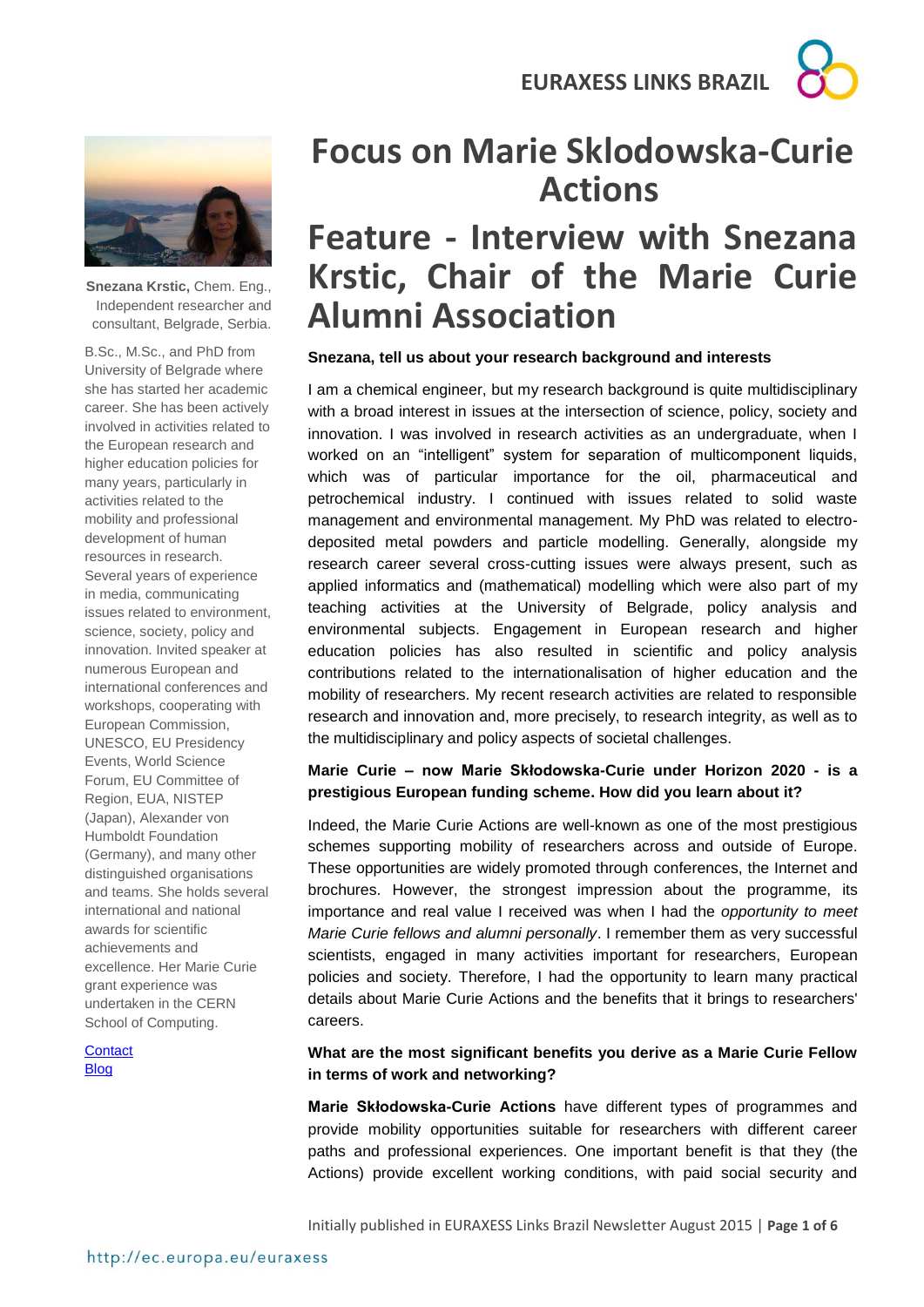



#### **Useful links**

Marie Curie Alumni Association – MCAA

#### [https://www.mariecuriealumni.](https://www.mariecuriealumni.eu/) [eu](https://www.mariecuriealumni.eu/)

MCAA **Facebook** page

MCAA sign-up page for MSC fellows to join the association

#### [https://www.mariecuriealumni.](https://www.mariecuriealumni.eu/user/register) [eu/user/register](https://www.mariecuriealumni.eu/user/register)

**Membership of the MCAA is free of charge**, and open to any past or present Marie Curie researcher;

Marie Sklodowska Curie Actions (MSCA) – European Commission's website providing all relevant information regarding the Marie Sklodowska-Curie programmes, fellowships, calls and applications

[http://ec.europa.eu/research/](http://ec.europa.eu/research/mariecurieactions/about-msca/actions/index_en.htm) [mariecurieactions/about](http://ec.europa.eu/research/mariecurieactions/about-msca/actions/index_en.htm)[msca/actions/index\\_en.htm](http://ec.europa.eu/research/mariecurieactions/about-msca/actions/index_en.htm)

pension contributions, and various opportunities for training and professional development.

My Marie Curie grant experience was undertaken in the CERN School of Computing, where I had the opportunity to learn from an outstanding team of professionals and to meet and cooperate with excellent researchers from different parts of the world. Particularly important for me was that I had the opportunity to gain knowledge beyond my scientific field which was particularly useful for my interdisciplinary and cross-disciplinary orientation and engagements.

In my view, establishment of the Marie Curie Alumni Association (MCAA) has provided additional possibilities to amplify benefits that MSCA bring in terms of networking and career development.

### **Are there any tips that you would like to give to prospective Marie Skłodowska-Curie Actions (MSCA) candidates?**

My tip is to trust in their achievements and talents and apply for the grant, even if they are at the very beginning of their research careers or coming from afar and small countries which might not be recognised as having strong support for science. Another tip is for scientists to consult the MSCA website, identify programmes suitable for their career stage or career path and find relevant host institutions. It is important to understand that the MSCA grants offers excellent opportunities to cooperate with and gain research experience also in nonacademic sectors (industry, business sector). Finally, a tip which may be particularly useful for early stage researchers is to regularly follow MSCA open positions announced on the EURAXESS website and directly apply. This option may be easier for prospective candidates who find it difficult to identify suitable host institutions before their application.

#### **You also hold the MCAA chair position. Could you tell our readers more about the association and its objectives?**

The Marie Curie Alumni Association (MCAA) is an international non-profit organisation based in Brussels gathering together researchers who have benefited or are still benefiting from the European Commission's prestigious **Marie Skłodowska-Curie** research programmes. The association was established in November 2013, when we held the first General Assembly. Although we are supported by EU funding, we have a truly international character with members in all parts of the world. We also have established many **regional chapters around the world**. Membership is free of charge and open to all fellows and alumni, regardless of the type of MSCA grant received, length of mobility periods, nationality, scientific discipline or current occupation.

Our objectives are oriented toward developing, promoting and harnessing the outstanding potential of our community. We encourage networking, cooperation and mutual understanding amongst our members from different countries, sectors of the economy and scientific disciplines, providing additional possibilities for career development and professional growth. Our objective is also to foster global relationships within the global research and innovation community, with particular attention paid to our Marie Curie experience. We aim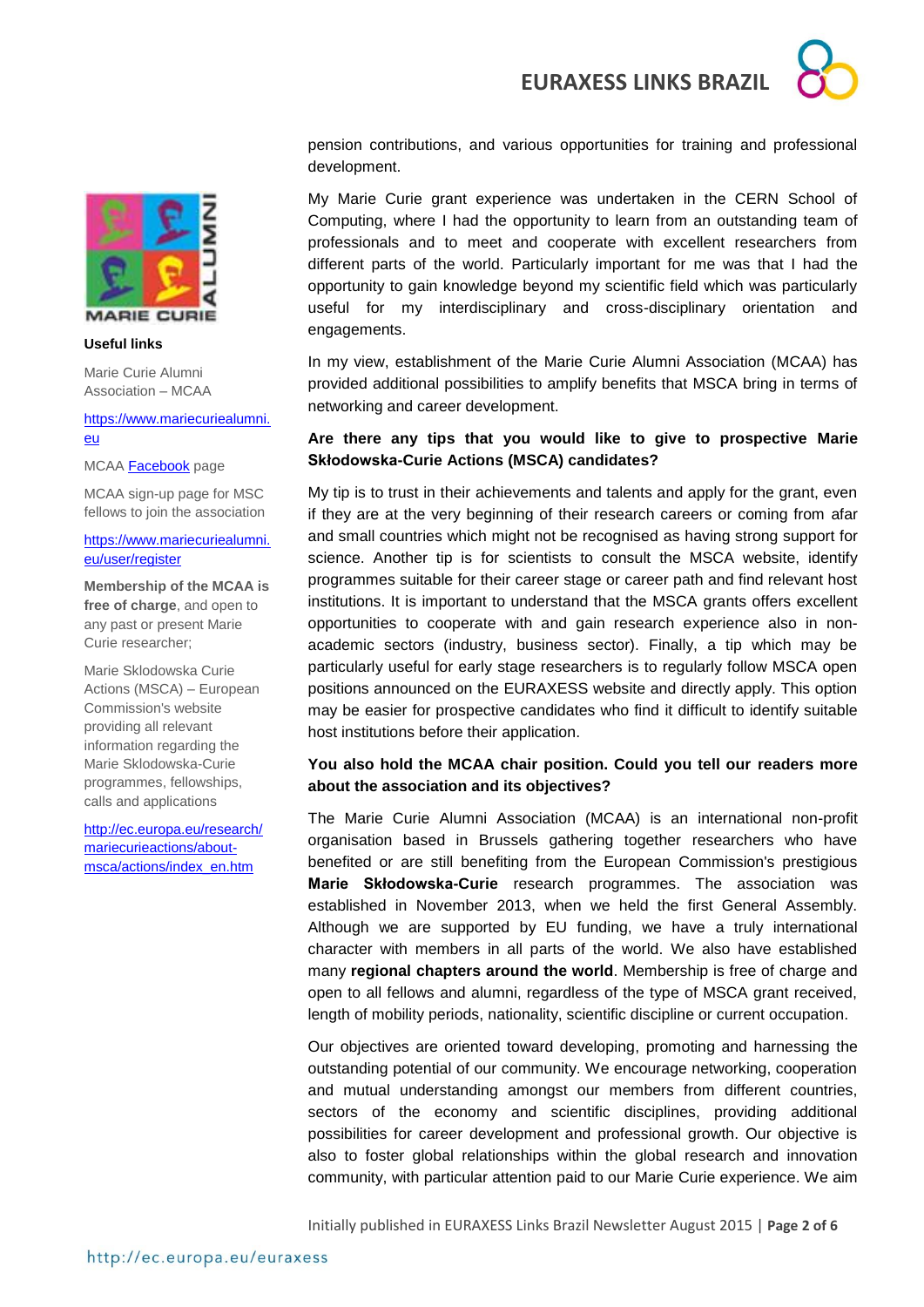to highlight accomplishments and excellence of our members by supporting existing and creating new opportunities for dissemination of their outputs. Besides, we have more operational goals and some of them are related to promoting the values of the Association.

### **Why did you decide to promote your experience as MSCA fellow?**

MSCA programmes bring many benefits to their fellows and we believe that our experience can be very valuable for young or experienced researchers who look for funding instruments with attractive employment conditions to support their careers and mobility, both internationally as well as between different sectors. This experience can be also useful for prospective host institutions, in academic or industrial settings, for the policy sector, national authorities or international community beyond Europe which may have limited knowledge about European programmes. Finally, it represents the contribution to the society from science.

**Tell us more about the local chapters in EURAXESS Links regions (ASEAN - encompassing Indonesia, Malaysia, Singapore, Thailand and Vietnam, Brazil, China, India, Japan and North America)?**

The MCAA allows its members to establish chapters on their own initiative and according to their own motivation to cooperate with other members from the region and contribute to the aims of the association. For this purpose, we open official calls and depending on the quality of the proposed working programmes, we also financially support their activities within the limits of our budget. Currently we have chapters in India, the USA (California), and ASEAN (it should be noted that our ASEAN does not correspond exactly to the EURAXESS Links ASEAN). Besides, we have an informal group of China fellows which in the future may decide to establish an official China chapter. I believe that members from other mentioned countries could be also motivated to establish their chapters in the near future.

### **What would you say to local Marie Skłodowska Curie fellows, past and present, to encourage them to join the MCAA association?**

MCAA offers many benefits to its members – opportunities for professional development, networking and cooperation, information on employment opportunities, financial support - which we call Micro-grants - for career development purposes of individual members. We also provide our members possibilities to promote their work and achievements, among fellows and also to large and respected audiences at events organised by ourselves or other organisations, including the European Commission. We work to establish partnerships with various organisations, businesses and other bodies for the benefit of our members. Finally, belonging to a vibrant community of researchers recognised for their outstanding accomplishments and openness for new ideas and cooperation is, in my view, a great reason to join the community.

**If a Marie Curie (Marie Skłodowska-Curie) fellow in any of these countries would like to join MCAA, where should she or he start from?**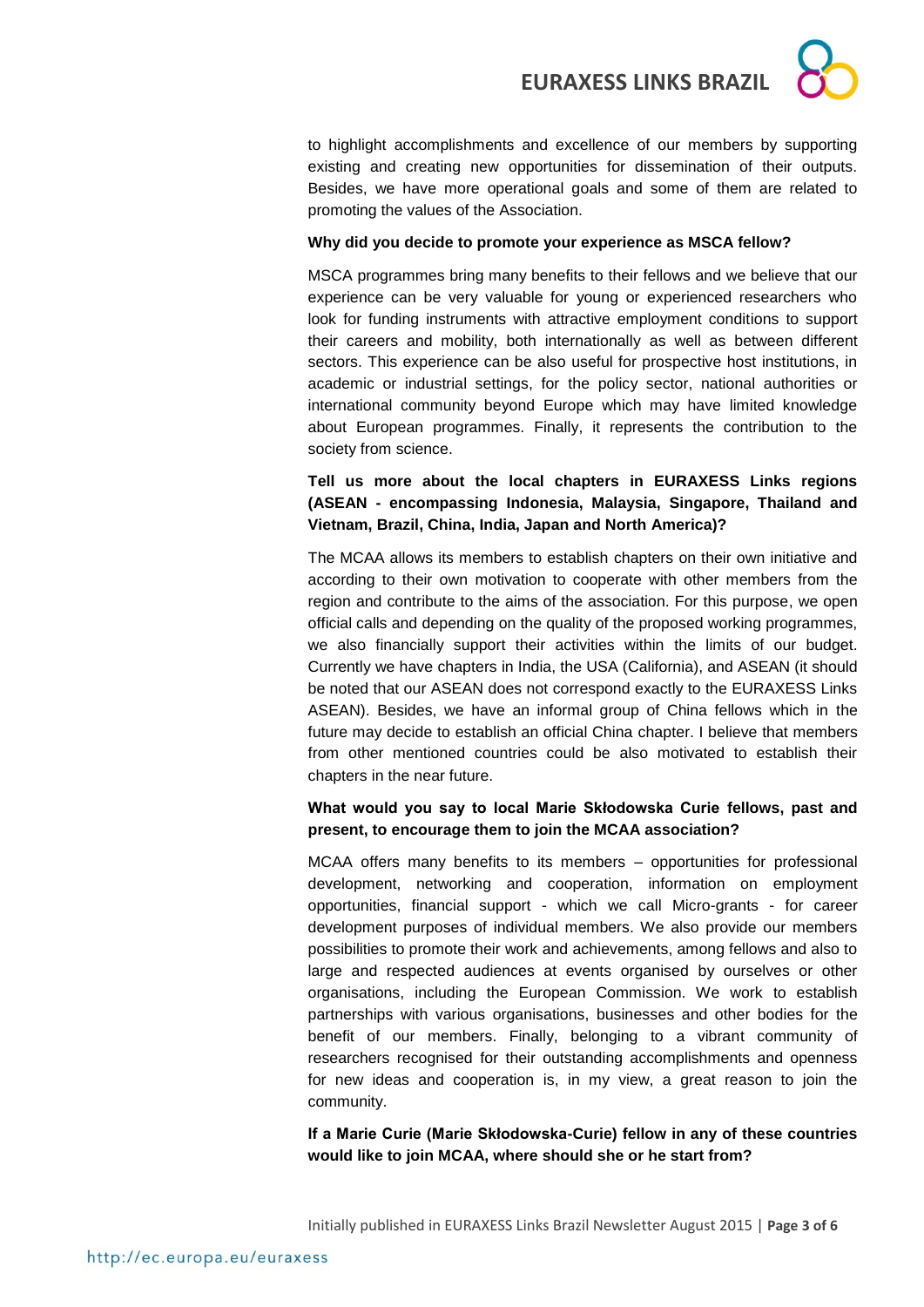They should visit our website [\(www.mariecurealumni.eu\)](http://www.mariecurealumni.eu/), find Sign-up button at the right upper corner and complete the registration form.

#### **What are your plans to the future?**

Growth and development in all directions – creating more opportunities for MCAA members, establishing partnerships and fostering fruitful connections with various organisations and the business sector, and actively contributing to important activities in European, international and local settings.

#### **Thank you for your time!**

You are welcome! It was a great pleasure to cooperate with the EURAXESS Links team and I am particularly glad that had opportunity to visit recently Brazil and meet the Brazilian research community.

# **About the Marie Skłodowska-Curie actions (MSCA)**

The *Marie Skłodowska-Curie Actions* are **European grants** offered to **researchers at all career stages** and encourage **transnational, intersectoral and interdisciplinary mobility**.

The expected impact of the MSCA in Horizon 2020 includes the support of ca. 65,000 researchers, including 25,000 PhD candidates, ca. 200,000 scientific publications in high impact peer-reviewed journals, and ca. 1,500 patent applications.



**2014-2020 budget: 6.162 billion euro.**



**Watch the MSCA video [here.](https://www.youtube.com/watch?v=S-fDoxerKeA&list=PLvpwIjZTs-LipXfZlh964n7cdMXWMIUOJ&index=3)**

Figure 1: The global reach of the MSCA programme.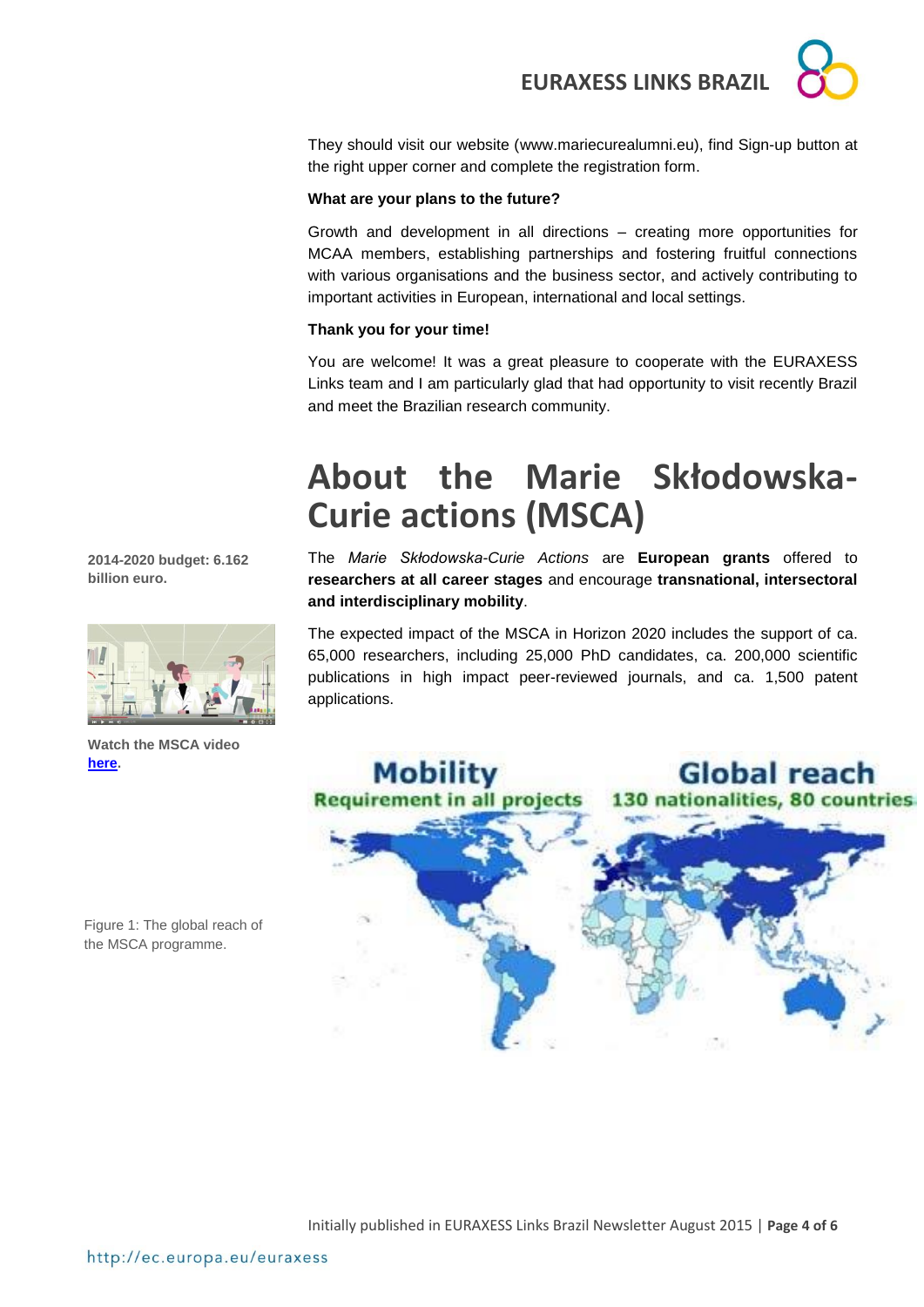

The different funding schemes within the MSCA are shown in Figure 2:

| <b>Innovative Training</b><br><b>Networks</b>       | ITN           | Support for doctoral and early-stage training<br>Training Networks, Industrial Doctorates, Joint<br><b>Doctorates</b>                                                                                          |
|-----------------------------------------------------|---------------|----------------------------------------------------------------------------------------------------------------------------------------------------------------------------------------------------------------|
| Individual<br>Fellowships                           | IF            | Support for experienced researchers undertaking<br>international and inter-sector mobility: European<br><b>Fellowships and Global Fellowships</b><br>Dedicated support for career restart and<br>reintegration |
| Research and<br><b>Innovation Staff</b><br>Exchange | <b>RISE</b>   | International and inter-sector cooperation through<br>the exchange of staff                                                                                                                                    |
| Co-funding of<br>programmes                         | <b>COFUND</b> | Co-funding of regional, national and international<br>programmes:<br>- doctoral programmes<br>- fellowship programmes                                                                                          |

Figure 2: Overview of the different funding schemes under the Marie Skłodowska Curie actions

Organisations from any sector

and country can participate in MSCA projects. However, Brazilian organisations are not eligible for direct funding.

A MSCA IF call is [currently](http://ec.europa.eu/research/participants/portal/desktop/en/opportunities/h2020/calls/h2020-msca-if-2015.html)  [open](http://ec.europa.eu/research/participants/portal/desktop/en/opportunities/h2020/calls/h2020-msca-if-2015.html) and will close on **10 September 2015.** 

## **MSCA - What's in it for Brazilian researchers?**

**1. Innovative Training Networks (ITN)** is the main European doctoral training programme, putting a special emphasis on non-academic sector participation and the innovation dimension.

**Brazilian research institutions**: This action is meant primarily for organisations such as universities, research centres or companies, that propose a research training network. Brazilian organizations can join the consortia to submit a proposal (annual calls).

**Brazilian researchers**: can apply to the PhD positions created by these networks, including Industrial Doctorate and Joint Doctorate. They are advertised on the [Euraxess Job portal.](http://ec.europa.eu/euraxess/index.cfm/jobs/index)

**2. Individual Fellowships (IF)** are for experienced researchers to undertake their own research project at a host organisation in another country, thus gaining new skills through advanced training and possibly, intersectoral mobility.

**Researchers based in Brazil** can apply for a European fellowship, choosing to apply either for a re-integration grant or a scientific grant.

**Researchers based in Europe** can apply for a global fellowship to carry out research in a third country such as Brazil and return to Europe. They can also apply to a European fellowship for mobility within the EU or associated [countries.](http://ec.europa.eu/research/participants/data/ref/h2020/wp/2014_2015/annexes/h2020-wp1415-annex-a-countries-rules_en.pdf)

Calls are annual and advertised on the [Horizon 2020 Participant Portal.](http://ec.europa.eu/research/participants/portal/desktop/en/home.html)